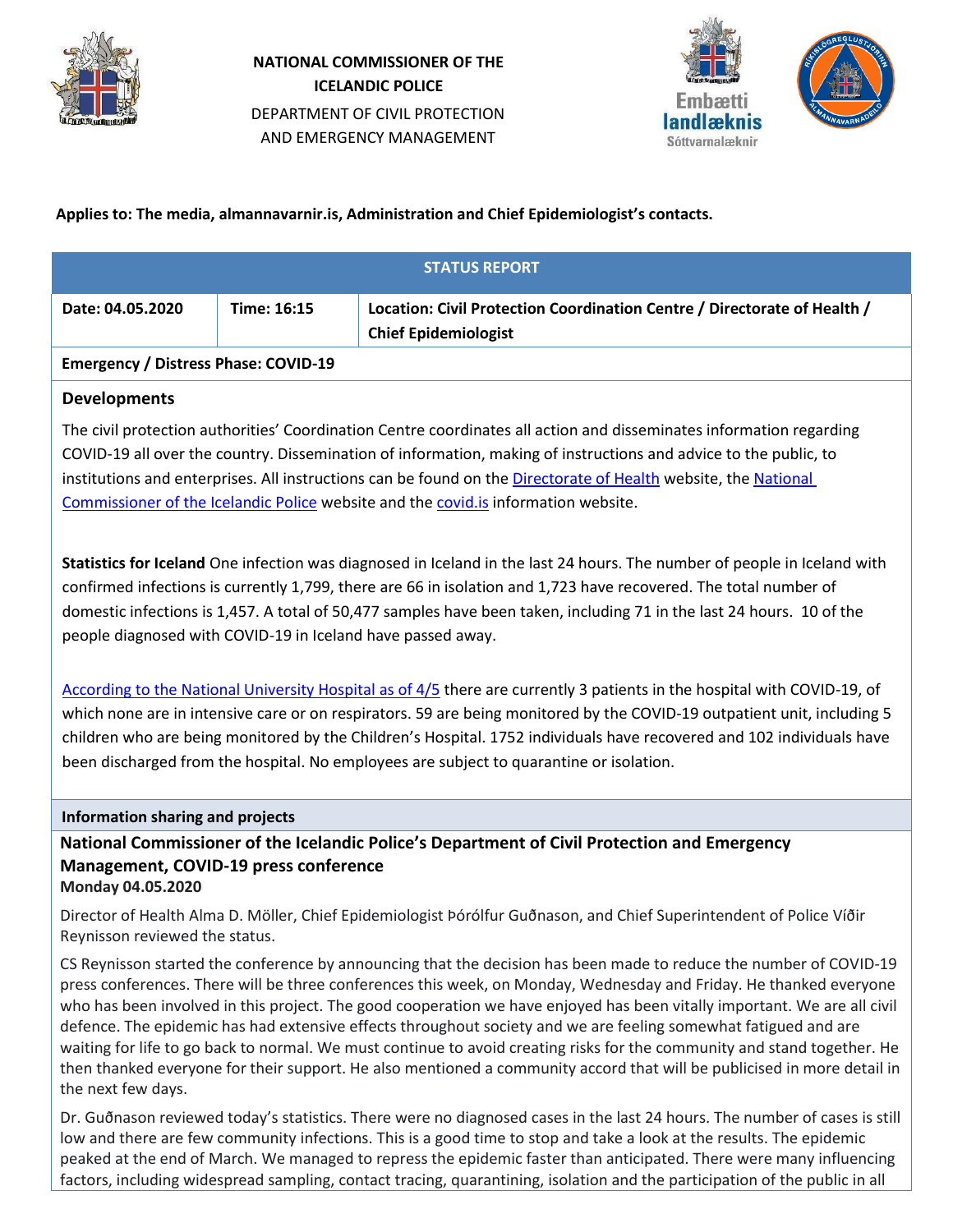disease prevention measures. Dr. Guðnason thanked the public for following the recommendations and gave thanks to all the numerous collaborators who participated in the work. We are, however, not about to finish the project. Individual measures will continue with the 2-metre rule, except for children. Further relaxations are under discussion. The aim is to open up public swimming pools on 19 May, with certain restrictions, but this will depend on developments in the next few days. It will be publicly announced via a notification from the Ministry.

Dr. Möller began by mentioning instructions for people in risk groups which are being prepared and will be posted online tomorrow. They will be further presented on Wednesday. Dr. Möller discussed the roles of the Director of Health, which include monitoring the health-care services and giving advice, supporting the Chief Epidemiologist, and disease prevention and civil protection, trying to foresee the development of the epidemic and bringing people together. The health-care services have been successful in carrying put their duties, and preparation was the key element. The epidemic took off rapidly and some health-care workers needed to go into quarantine and isolation. We were successful in bending the curve. She added that the perseverance and boldness of health-care workers came as no surprise to her. We need to follow up by disseminating the diverse knowledge we have acquired, strengthen cooperation and mutual assistance in the international arena. The biggest surprise to her was how the three of them had become celebrities of sorts. She thanked all the numerous persons that had a hand in the matter and deserve thanks for that. We need to continue to be calm and stand together. Carry on, Iceland!

## **National Commissioner of the Icelandic Police's Department of Civil Protection and Emergency Management, COVID-19 weekend press conference**

**Participants, Friday 01.05.2020:** In today's press conference, Chief Superintendent of Police Víðir Reynisson and Chief Epidemiologist Þórólfur Guðnason reviewed the COVID-19 situation in Iceland. The conference included guest speaker Páll Matthíasson, Director of the National University Hospital.

The National University Hospital's virology department diagnosed one individual with COVID-19 in the last 24 hours. 722 samples were taken in the last 24 hours. There are three individuals in that hospital, and none at the Akureyri hospital. A total of 99 are in isolation. The number of cases continues to be low and community infections are minimal.

Dr. Guðnason discussed a recent Gallup survey which shows that 96 % of the country's population think the authorities are handling the COVID-19 situation well. He said it was encouraging to feel that trust. The survey also shows that 80–90 % of the population have altered their habits to avoid infection, wash their hands regularly, avoid shaking hands, hugging and kissing. Other infections have also gone down in the community, such as respiratory infections and diarrhoeic epidemics, with the numbers seen in April being lower than ever. This behaviour change in the country's population has returned more than just prevention of COVID-19. There have also been fewer visits to health-care clinics and the healthcare system in general. It is unclear what effects this has had on other diseases. Dr. Guðnason also mentioned instructions for self-employed workers that have been posted on the Directorate of Health website under the heading "COVID-19: Economic activities and travel services". Instructions about travel services will be issued tomorrow.

Director of the National University Hospital Páll Matthíasson reviewed the hospital's statistics, which include 3 individuals with active infections and 16 admissions. No patients are in intensive care or on respirators, and 84 are being monitored, including 4 children. None of them are in immediate need for hospital admission.

Looking at the experiences of the last few months, it is clear that the chain of responses and coordination have had their effects, which is unique. However, the fight is not over and we must keep our vigilance and be ready to respond. This will be a trying time and we will need to keep our focus for many months. Patience is the key to overcoming this disease. There is an increased focus on perseverance – tenacity – resilience in the field of mental health, to endure difficulties and overcome them and learn from them. We must stay our course and continue to be flexible and resolute, and have the resilience to handle the blows and rebuild. Personality and attitude towards difficulties are very important factors, and also the environment we live in, such as support from family, friends and the health-care system. We must work together as one whole. Selfishness and focusing on one's own interests are no good. Showing altruism and changing one's behaviour is important under circumstances like these. In the years to come, we must focus increasingly on strengthening the health-care system. Let's look after each other and stand behind those who are weakest. There is a light at the end of every tunnel.

**Saturday 02.05.2020. Participants: Chief Superintendent of Police Víðir Reynisson; Secretary General of the National Olympic and Sports Association of Iceland Líney Rut Halldórsdóttir; General Secretary of Breiðablik sports club Eysteinn Pétur Lárusson; and coach and motivational speaker Pálmar Ragnarsson.** In today's press conference, Líney Rut Halldórsdóttir discussed the sports movement and its role in general terms and said it was solution-focused and all its activities characterised by a great deal of resilience. Everyone has been united in their efforts to work together during this difficult time, and they have used all the resources that were available. Ms. Halldórsdóttir reminded the listeners that most Icelanders are connected to the sports movement in one way or another. There are a total of 1,300 functional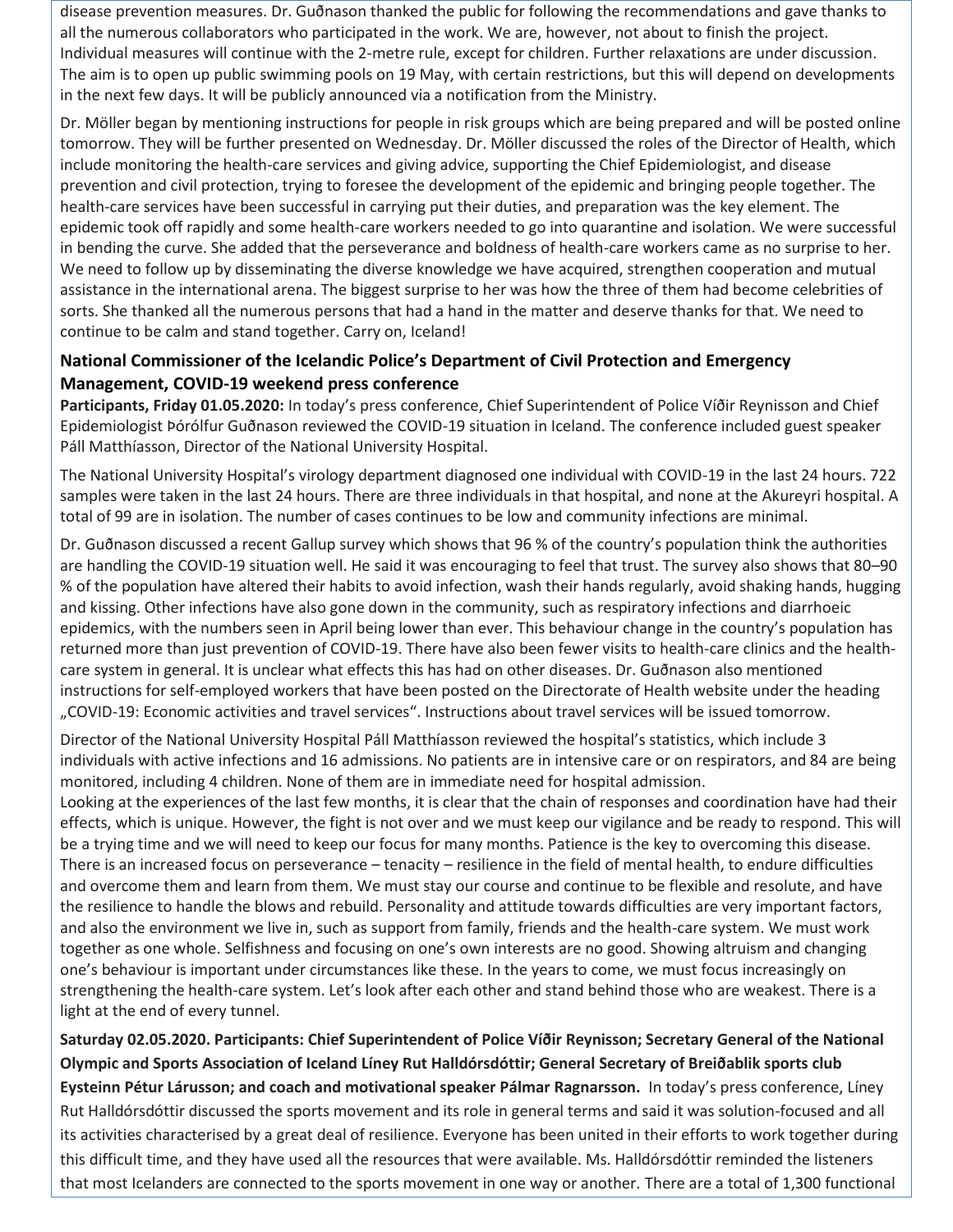units within the movement and in 2018 the movement counted some 104,000 practitioners, or around 30 % of the nation. A total of 9,500 individuals work for the movement, and in addition there are some 35 volunteers for every 100 practitioners. The cancellation of sports activities has had severe consequences for the clubs, not the least financial ones. Mr. Eysteinn Pétur Lárusson began by thanking everyone who has continued their training, saying that coaches, parents and practitioners all deserve praise. The situation has been a considerable challenge for everyone and all have put in a united effort to make things work. He said that the sports clubs were being shown deep trust by allowing children and teens to resume training, and that it was important not to betray that trust. If we play our cards right, there will be further lifting of the restrictions. It is all in our hands.

Mr. Pálmar Ragnarsson said the time had finally come when we could start training – sports are an integral part of the lives of children and teens. Parents are heroes for raising such excellent kids. Mr. Ragnarsson said that the country's children are tough and some would return in better shape than they were in before the ban on social gatherings. As for the kids who do not feel they can go back to training, he said that they could always seek help, from the sports clubs or from professionals.

Finally, he stressed that we all still need to be on our guard and follow the rules on general disease prevention. It is important to continue to respect the rules on social distancing that are still in force, and remember that they were imposed for a reason. We do not want a resurgence of the epidemic.

**Sunday, 03.05.2020. Participating in today's civil protection press conference were Director of Health Alma D. Möller; Chief Epidemiologist Þórólfur Guðnason; and Chief Superintendent of Police Víðir Reynisson. The conference's special guest was the President of Iceland, Mr. Guðni Th. Jóhannesson.** CS Reynisson especially welcomed the President of Iceland to the meeting. Dr. Guðnason then reviewed the most important statistics. One person has been diagnosed by deCODE in the last 24 hours – in the West Fjords – and currently a total of 1,799 cases of COVID-19 have been diagnosed in Iceland. A total of 400 samples were tested yesterday. A total of just over 50,000 samples have been taken, meaning that around 14 % of the nation have been tested. Around 20,000 have finished their quarantine. Statistical information about COVID-19 can be found at the covid.is website. Dr. Guðnason announced that blood testing to measure COVID-19 antibodies among the public was beginning, in collaboration with deCODE. This testing is carried out under the auspices of the Chief Epidemiologist and will be useful for making decisions on various community disease prevention measures in the weeks and months to come.

Dr. Möller reviewed the situation within the health-care system and how things have been going. In the beginning, the decision was that the main focus would be on protecting the vulnerable groups and stand together to overcome this crisis, and to ensure the safety of the employees, and this has been successful. People do not seem to have hesitated to seek other health-care services. It is important to examine public health, and Dr. Möller pointed out a survey that is being carried out by scientists at the University of Iceland in cooperation with the Directorate of Health and urged everyone to participate through the lidanicovid.is website. It is important to learn from this situation and reorganise the health-care policy under the leadership of the Minister of Health. Dr. Möller also pointed out an undertaking led by the Prime Minister, to achieve the United Nations' Sustainable Development Goals. This undertaking is meant to promote prosperity, peace and solidarity to the good of the earth and humankind. The undertaking includes a project to promote health and well-being for all.

The President of Iceland, Mr. Guðni Th. Jóhannesson, said he was honoured to be given this opportunity to address the public at this turning-point, when the protective measures that have been in force will be relaxed tomorrow, saying it is important to give praise for everything that has been properly done. The President mainly discussed and stressed four points: sympathy, solidarity, gratitude and the future. He said that gratitude should be shown, "let gratitude land where it belongs" – thanks should go to all health-care workers and front-line workers, in schools and to all those who have done their jobs conscientiously during these times, and also to those who have raised our spirits, such as artists and musicians. He also discussed the importance of solidarity and teamwork, which can make all the difference. He thanked the triad for encouraging enduring solidarity, not by issuing orders or lording it over everyone, but by making recommendations, giving guidance and advice based on scientific knowledge, so that we can understand that what is being done is the only right thing to do under the circumstances. Everyone deserves thanks. We are at a turning point in civil protection and virus protection – now we must continue; we should not let loose now.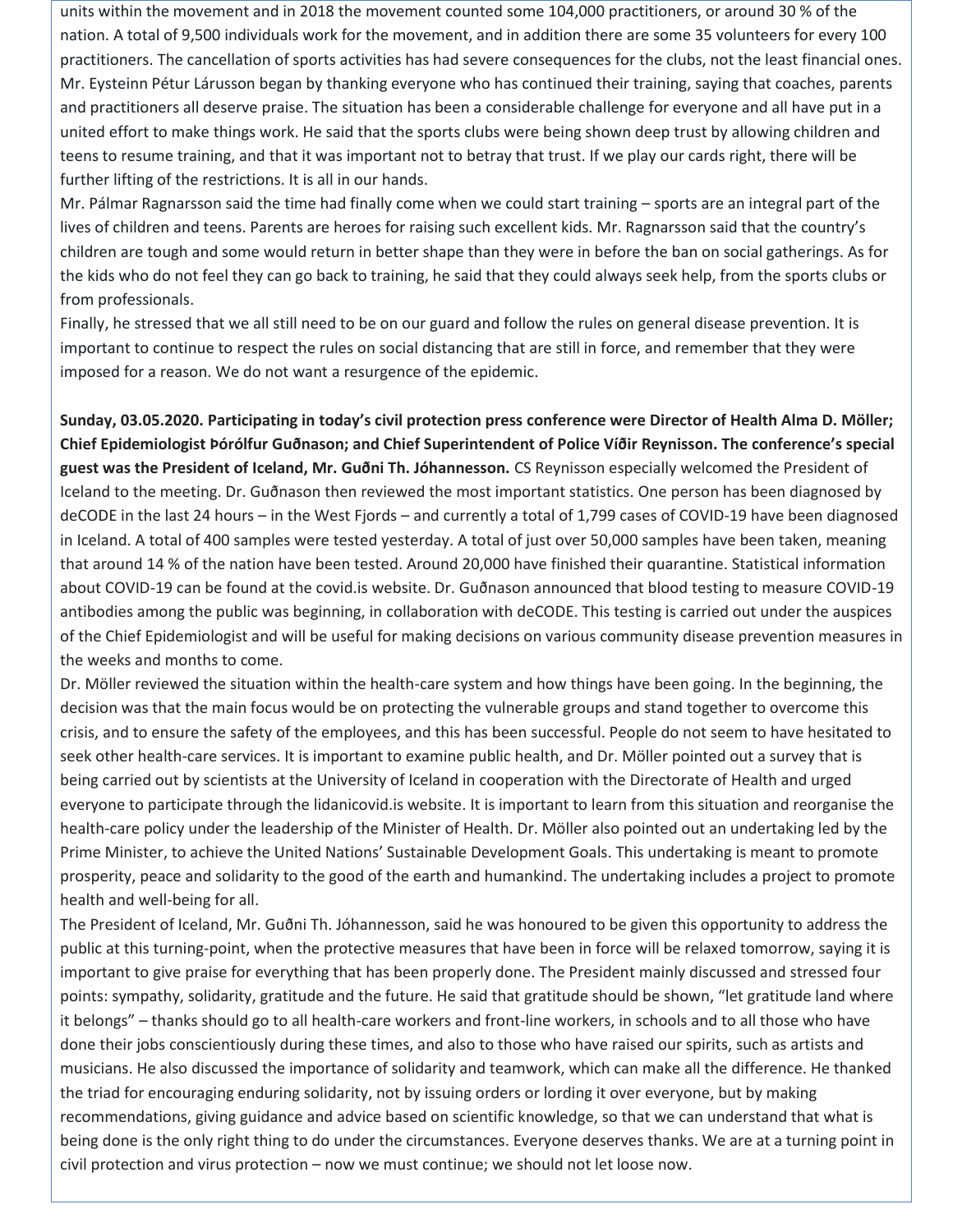# **Other: [SARS-CoV-2 antibody testing under the auspices of the Chief Epidemiologist and deCODE](https://www.landlaeknir.is/um-embaettid/frettir/frett/item41440/Maelingar-motefna-gegn-SARS-CoV-2-a-vegum-sottvarnalaeknis-og-Islenskrar-erfdagreiningar/)**

Collection of blood samples throughout Icelandic society to evaluate the distribution of SARS-CoV-2, which causes the COVID-19 disease, will begin this week. Currently, samples are only being taken from individuals who are having haematology work done for other reasons. Samples are not being taken from individuals who have no other reason for having haematology work done, and antibody testing at the request of a doctor is not being done at this stage.

## **New and revised instructions:**

# **Instructions for campsites, caravan parks, touring association huts, small guest-houses, organised tours and outdoor recreation:**

At the beginning o[f May, instructions for campsites, caravan parks, touring association huts](https://www.landlaeknir.is/utgefid-efni/skjal/item41443/) small guest-houses, organised tours and outdoor recreation were updated. These include the following: Guests may not enter campsites, huts or take part in organised tours if they:

- 1. a. *Are under quarantine.* b. *Are in isolation* (also if they are waiting for test results). c. *Have been in isolation due to a COVID-19 infection and it has been less than 14 days since they were discharged.* d. Are showing any symptoms (cold, coughing, fever, headaches, muscle pains, fatigue, stomach pain, diarrhoea, etc.).
- 2. The operator shall *clean and disinfect all common areas and contact surfaces at least twice a day.*
- 3. As of 4 May, *the maximum number of people allowed in each disease control space is 50.* Disease control spaces can be indoors or outdoors and e.g. campsites must be divided up with regard to this.
- 4. The 2-metre rule of social distancing between individuals must be respected.
- 5. There must be easy access to hand-washing facilities and hand sanitiser.
- 6. Limit all interactions between different travelling groups as much as possible.

## **Sports and youth activities for children, 16 years and younger, as of 4 May:**

As of 4 May, **all** restrictions for children and teens, 16 years and younger, in preschools and primary and lower secondary schools, and in sports and youth activities, are lifted. The 2-metre social distancing rule will **not** apply to this age group.

- There will be no restrictions on the number of participants.
- All sports and youth activities will be permitted, both indoors and outdoors.
- Ski areas will be open to children and teens for training.
- Swimming pools, dressing and swimming areas will be open to swimming training for children and teenagers.
- Sports competitions between children at the preschool and primary and lower secondary school age will be permitted without spectators.
- Special care in hygiene and hand-washing is encouraged.

#### **Sports activities for individuals aged 17 and up**

- At most seven people including coaches in outdoors area that is the size of a half football field (2,000 m2).
- At most four people including coaches in indoor area that is the size of one handball court (800 m2).
- Use of indoor dressing facilities is prohibited.
- Please emphasise respect for the 2-metre social distancing rule.
- Sports competitions among adults are prohibited unless the 2-metre rule is applied and it is held without any spectators.
- Adult swimming practises are allowed with groups of seven people at most. The use of dressing and shower facilities is permitted.
- Special attention should continue to be paid to hygiene and hand washing.
- Swimming pools will be closed to the public.

More information can be found at the<http://umfi.is/> website.

[Instructions for beauty salons, hair salons, massage parlours, optometry services and similar services](https://www.landlaeknir.is/servlet/file/store93/item41435/Persónuleg%20þjónusta-snyrting-hárgreiðsla01.05.2020.pdf) [Instructions for physiotherapy services and similar activities](https://www.landlaeknir.is/servlet/file/store93/item41436/sjúkraþjálfun%20og%20sambærilegt02.05.2020.pdf)

#### **The website [www.covid.is](http://www.covid.is/)**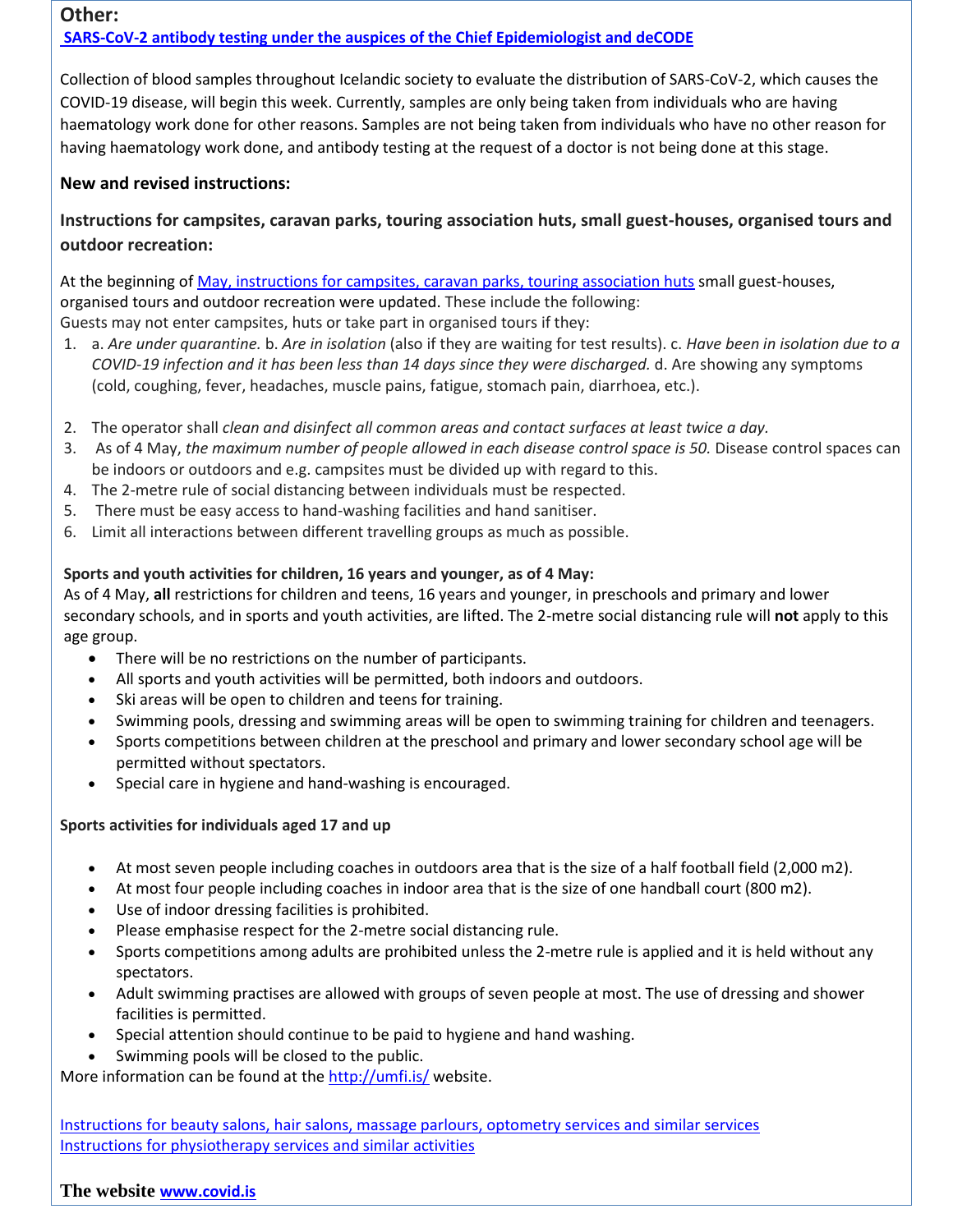Statistical information about the disease is updated once a day and published at 13:00h at https://www.covid.is/data The website contains information about the measures that have been taken in Iceland due to the COVID-19 disease and on projects related thereto. The website contains information in nine languages. The covid.is statistics website has now received over 4.9 million visits.

#### **Upcoming**

- Press conferences are held every day at 14:03 h.
- The next COVID-19 coordination meeting will be held on Wednesday 6 May at 9:00h.
- As of 4 May, the Civil Defence Status Report Emergency / Distress Phase: COVID-19 will be accessible through the [Department of Civil Protection and Emergency Management](https://www.almannavarnir.is/utgefid-efni/) an[d the Directorate of Health](https://www.landlaeknir.is/um-embaettid/greinar/grein/item38863/Stoduskyrslur---Ovissustig-vegna-koronaveiru-(2019-nCoV)) websites. The reports will not be sent out via email. To begin with, the reports will be published in the afternoon, once or twice a week, or as necessary.

#### **Iceland – today's statusHeildartölur**  $\mathbf 0$  $\bigcap_{i\in\mathbb{N}}$ 1.799 66 4 á gjörgæslu staðfest smit í einangrun á sjúkrahúsi 19.302 1.723 50.477 775 náð bata lokið sóttkví í sóttkví sýni

Af þeim sem greinst hafa með COVID-19 á Íslandi eru tíu látin.



#### Fjöldi virkra smita og þeirra sem er batnað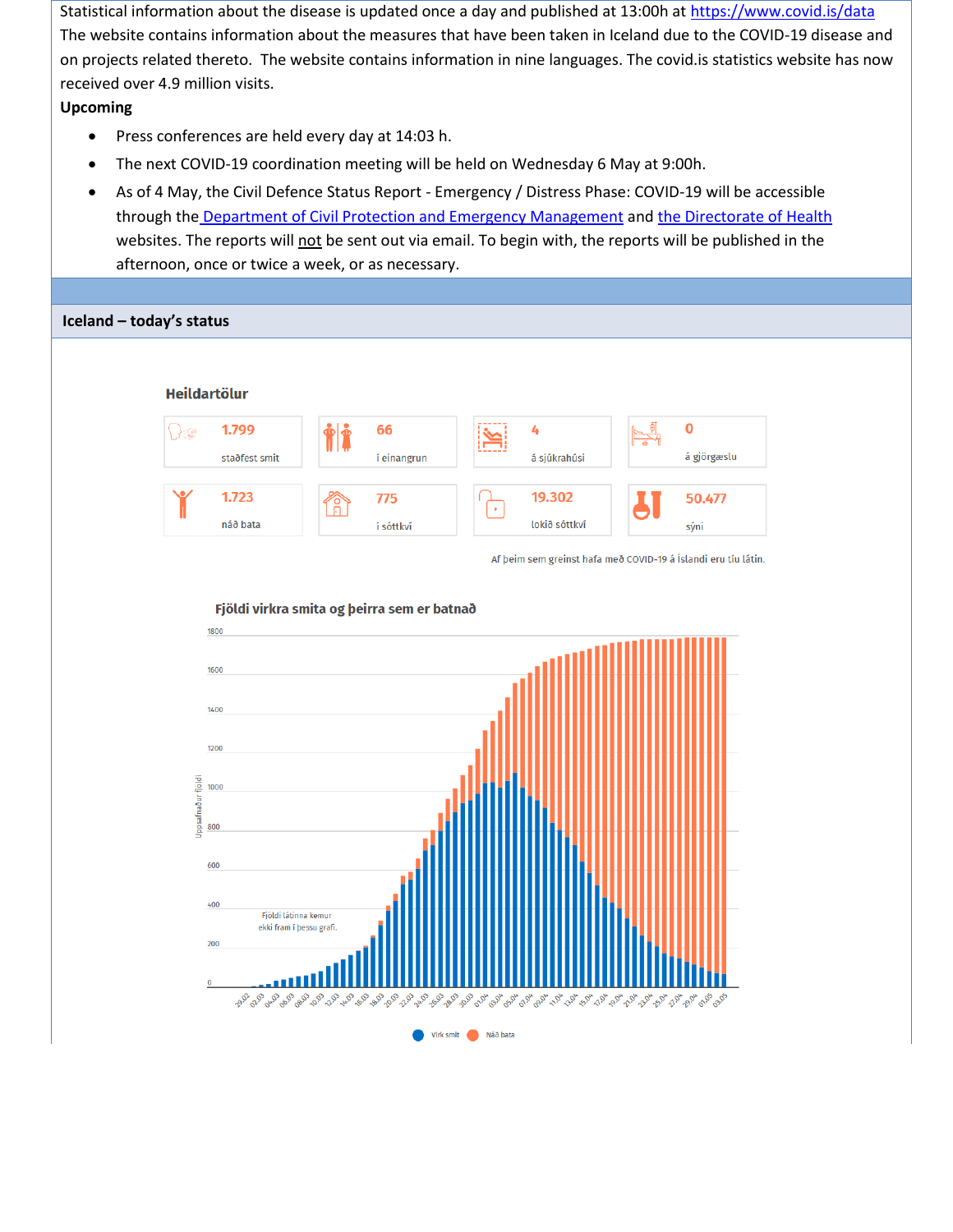

## **Uppruni smits**



#### Smit / sóttkví eftir landshlutum



|                   | <b>Smit</b>              | <b>Sóttkví</b> |  |  |
|-------------------|--------------------------|----------------|--|--|
| Höfuðborgarsvæði  | 1312                     | 468            |  |  |
| Suðurnes          | 77                       | 47             |  |  |
| Suðurland         | 178                      | 82             |  |  |
| Austurland        | 8                        | 12             |  |  |
| Norðurland eystra | 46                       | 35             |  |  |
| Norðurland vestra | 35                       | 19             |  |  |
| Vestfirðir        | 97                       | 17             |  |  |
| Vesturland        | 43                       | 54             |  |  |
| Óstaðsett         | $\overline{\phantom{a}}$ | 41             |  |  |
| Útlönd            | 1                        | $\Omega$       |  |  |
| Download data     |                          |                |  |  |

## Fjöldi virkra smita eftir aldri, fjöldi þeirra sem hefur náð sér og andlát